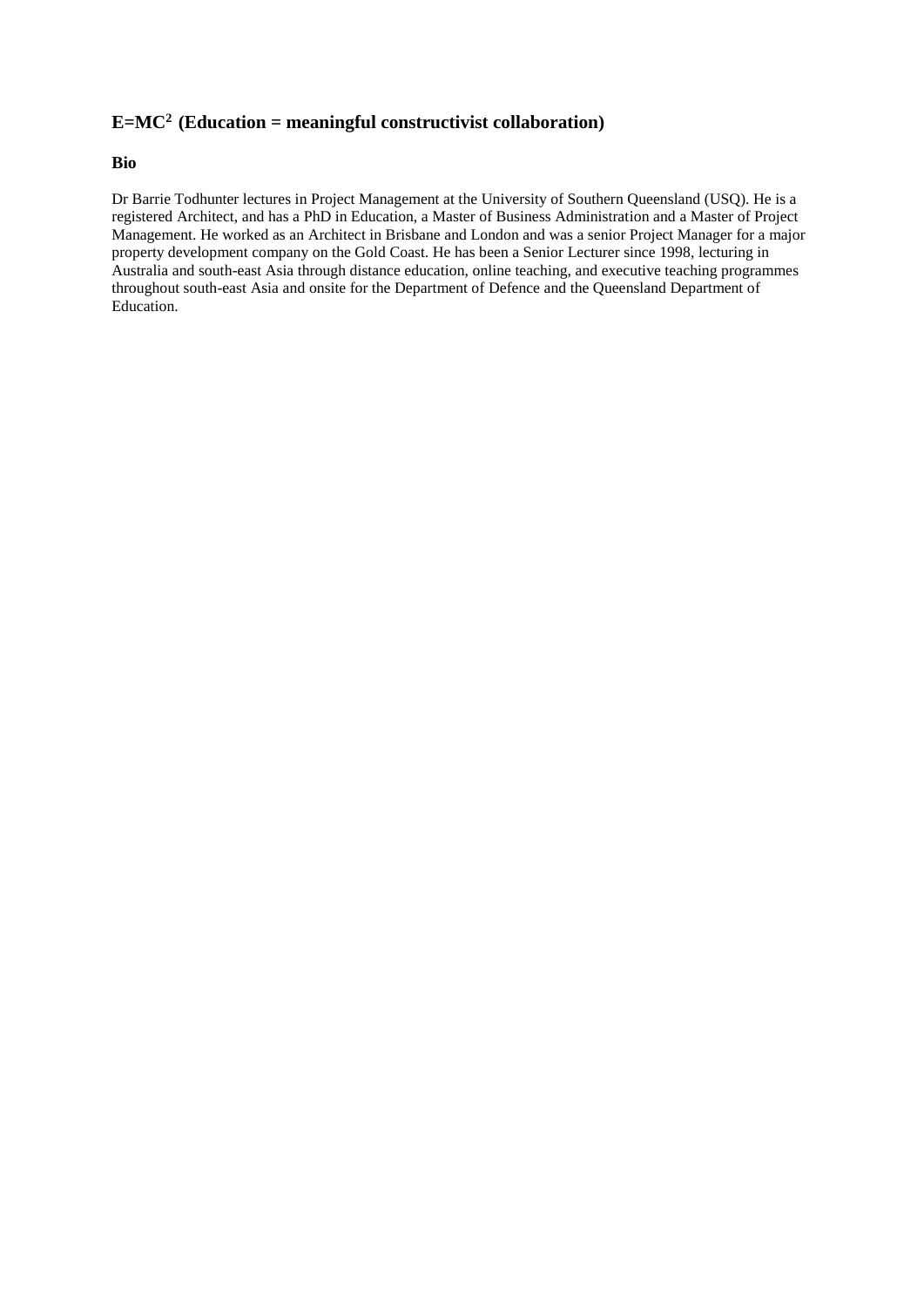# **E=MC<sup>2</sup>(Education = meaningful constructivist collaboration)**

*Dr Barrie Todhunter University of Southern Queensland* Springfield Campus, Sinnathamby Boulevard, Springfield Central, Queensland [todhunter@usq.edu.au](mailto:todhunter@usq.edu.au)

## **Abstract**

The rush is on for increasingly faster training and education for project managers. As educators, we are told that we need more practitioners with industry training, professional certification and university degrees. No longer a career extension catered for with a diploma from the local TAFE, we now need project managers with master's degrees, doctorates (to replace the ageing baby boomers that occupy the cloisters) and more recently, undergraduate Bachelor's degrees before they have ever set foot outside the confines of a university to get a taste of the real world. And we have to do it while project managers travel to remote sites with little or no communications, and please fit it in around other commitments. Make it smaller – chunk it. Make it easier – more transportable. Be more flexible. Make it more easily digestible for a vocation that is impatient to be seen as a true profession. In this paper, the author explores the implications of project management education at the speed of light in an increasingly hectic world.

**Key words**: training, education, technology, distance education, profession.

# **Introduction**

In this paper, the author examines education and training for the project management profession and the implications for what is argued by many to be an emerging profession. The context of this discussion is illustrated by the results of recent surveys carried out as detailed below. The professional bodies representing project managers are examined, as are the roles of the vocational education and training (VET) sector, the Australian government and industry in producing the future generations of project managers. Consideration is given to the likely influence of the Bradley Report [\(Bradley, Noonan, Nugent, & Scales, 2008\)](#page-6-0) into higher education, the imminent release of the new Australian Qualifications Framework (AQF) and how all this plays out for industry which is clamouring for competent project managers – now! Project management education in universities is also considered and how they might better develop project managers with the appropriate competencies. The paper concludes with recommendations on how future prospects of the profession can be improved through a more collaborative approach to education, training and professional certification.

# **Setting the scene - surveys on education and professional certification**

Two paper-based surveys were carried out in 2010 to gain the views of practitioners on issues related to education and professional recognition. The first survey was carried out with delegates at the PMOZ Conference in Brisbane where 34 responses were obtained (40% of the total responses received). A similar survey using the same instrument was carried out with delegates at the Australian Institute of Project Management (AIPM) Queensland branch mini-conference in Brisbane, where 52 responses (60%) were obtained. Respondents provided information anonymously on their professional or academic backgrounds, their views on education, training, professional membership, professional certification, and academic qualifications in the area of project management. Where quantitative data was sought, delegates indicated their responses on a Likert scale, and these were subsequently allocated numerical values and inferential analysis was carried out using Microsoft Excel. Opportunities were provided to respondents to provide additional comments on the respective topics and some of these are included as anonymous quotations within this paper. A summary of the key results highlighting the contrasting views of the respective delegates is provided in Appendix 1, particularly in relation to the following:

- PMOZ delegates were significantly more strongly opposed to the provision of Bachelor degrees in project management by universities,
- Twice as many PMOZ delegates held postgraduate academic qualifications
- PMOZ delegates were significantly more opposed to a Bachelor's degree in project management being a prerequisite for full membership of the professional bodies
- PMOZ delegates were more strongly inclined to having a professional certification level aligned with a Master's degree.

### **Project management competency and education – a very brief history**

Principles of project management have been incorporated in undergraduate engineering degrees for decades, but these have historically regarded project management as a predominantly tool-based activity with a focus on managing time, cost and scope (or other simplistic 'iron triangles') [\[1\]](#page-6-1). This view is rapidly changing and more project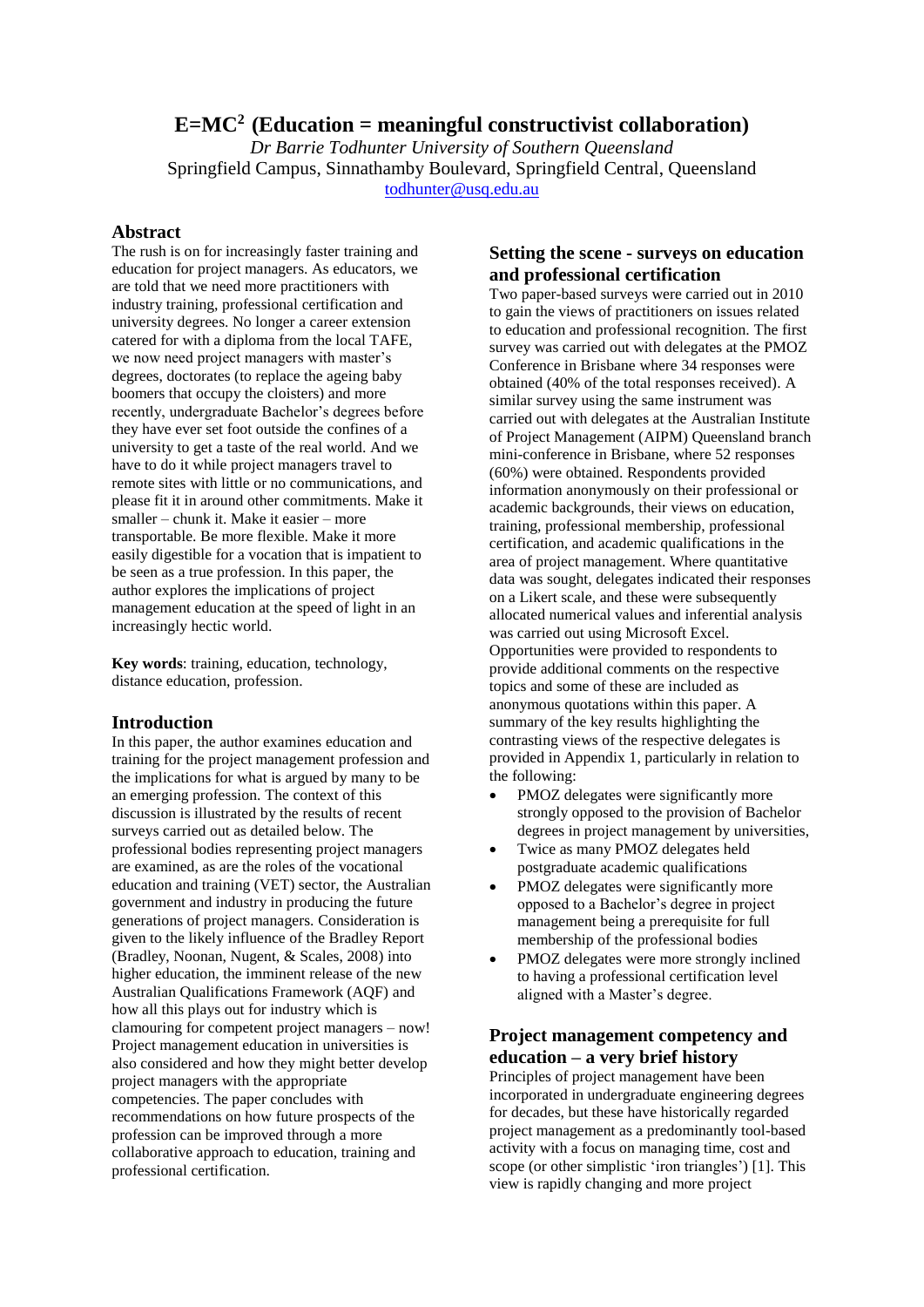management academic programs are now being delivered through schools of business and management such as those offered through the University of Southern Queensland (USQ), [\(http://www.usq.edu.au/handbook/current/buslaw/](http://www.usq.edu.au/handbook/current/buslaw/MPRM.html#showall) [MPRM.html#showall\)](http://www.usq.edu.au/handbook/current/buslaw/MPRM.html#showall).

In the 1980s, the AIPM sponsored the development of competency standards for project management which subsequently became the National Competency Standards for Project Management (NCSPM) [\[2\]](#page-6-2). This catapulted project management education into the vocational sector with an influx of diplomas and advanced diplomas offered by the TAFE sector and private registered training organisations (RTOs). Also, in the 1980s, the USAbased Project Management Institute (PMI) developed the Guide to the PMBOK, which was not seen as a set of competency standards, but guidelines for better management of projects. The PMBOK is now up to its fourth edition and is recognised in the US as a set of standards for managing projects [\[3\]](#page-6-0). It has become a de facto reference for managing projects in most parts of the world apart from Europe, but is quite different in nature to what is commonly developed by Standards Australia.

Generally, the university sector stayed well away from competency-based project management education apart from one or two who developed a for-profit entity, e.g. UNE Partnerships, to compete in this sector. The university sector focused on postgraduate educational programs as majors in engineering or science Master's degrees, or developed a stand-alone Master of Project Management program such as that offered by QUT. However, project management was not seen as a mainstream business skill set and such programs remained in faculties of engineering, construction, architecture and sciences. There are significant differences in the structure, content, assessment, duration, entry requirements and exemption policies across the universities. There is no national curriculum coordinated by a national body such as that formulated by Engineers Australia [\(http://www.engineersaustralia.org.au/about](http://www.engineersaustralia.org.au/about-us/program-accreditation/program-accreditation_home.cfm#AP2)[us/program-accreditation/program](http://www.engineersaustralia.org.au/about-us/program-accreditation/program-accreditation_home.cfm#AP2)[accreditation\\_home.cfm#AP2\)](http://www.engineersaustralia.org.au/about-us/program-accreditation/program-accreditation_home.cfm#AP2) and equivalent medical and dental bodies.

There are also independent bodies such as the Global Alliance for Project Performance Standards (GAPPS), which is an 'alliance of government, private industry, professional associations and training/academic institutes working together to develop globally applicable project management competency based standards, frameworks and mappings'

[\(http://www.globalpmstandards.org/main/page\\_abo](http://www.globalpmstandards.org/main/page_about_us.html)

ut us.html). GAPPS is currently working on the fringes of the profession to develop additional competency frameworks from first principles, but these have been largely ignored to date by the professional bodies, educational institutions and industry.

### **Certification by professional project management bodies**

Using the national competency standards, professional bodies developed professional certification frameworks to formally recognise competent project managers as an aid to industry. This resulted in the AIPM's creation of the RegPM program. Unfortunately it was restricted to a classification structured around certificate, diploma and advanced diploma level (levels 4 to 6 of a 10 level scale) in an earlier version of the Australian Qualifications Framework (AQF). This failed to reflect the actual capabilities of many of the practising project managers who had considerable formal and informal learning well above level 6. Subsequent attempts to develop certification at higher levels in the AQF have been difficult to achieve and the AIPM has now moved away from the national competency standards that it developed.

The PMI also developed the Project Management Professional (PMP) certification as recognition of project managers who are deemed to be 'professional'. Assessment for the PMP did not relate to competencies but to knowledge areas of the PMBOK and was carried out using multiple choice questionnaires, the validity of which for professional recognition has been questioned. The PMI has also developed other project management guidelines related to organisational maturity and project management competencies, as well as additional levels of certification above and below the PMP. However, these provide little in the way of meaningful guidelines for an educational curriculum for project managers.

As an academic, I receive frequent requests from people working within industry as to whether they should seek PMP certification, RegPM certification or complete university studies. Where feasible, I suggest that they obtain all three, but I always recommend inclusion of academic study to provide the underpinning knowledge and the research skills, both of which are critical for sound practice. As indicated by a survey respondent at a previous conference, "I strongly agree with your opinions regarding the need for university qualifications. I have a bachelor's degree in business and would have jumped at the chance for further project management learning."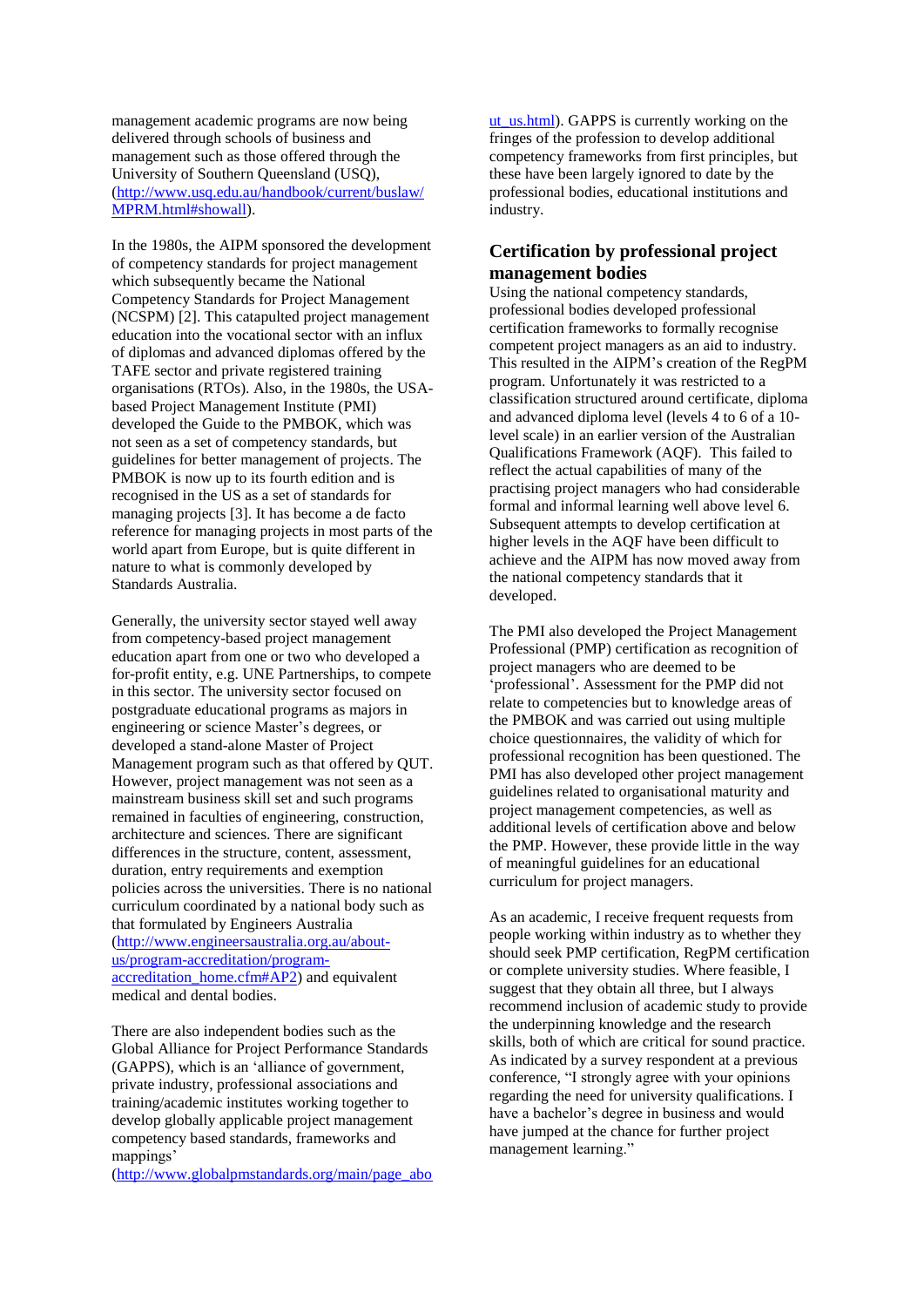# **Project management competency and education – the future**

Project management qualifications at bachelor degree level are now appearing in a number of universities. However, there is no consensus on what the appropriate competencies should be for the various levels of project managers in practice across the full range of the AQF from levels 1 to 10. An endeavour to develop competencies for 'complex' project management by the International College of Complex Project Managers [\(http://www.bus.qut.edu.au/corporate](http://www.bus.qut.edu.au/corporate-education/open-programs/documents/Complex_PM_v2.0.pdf)[education/open-](http://www.bus.qut.edu.au/corporate-education/open-programs/documents/Complex_PM_v2.0.pdf)

[programs/documents/Complex\\_PM\\_v2.0.pdf\)](http://www.bus.qut.edu.au/corporate-education/open-programs/documents/Complex_PM_v2.0.pdf) met with little support from professional bodies, practitioners nor educational institutions. There is little evidence that any meaningful mapping of curricula to those competencies has taken place, including in the Executive MBA in Project Management offered by QUT which professes to use those competencies. The support of the Defence Materiel Organisation and the International Association for Complex Project Management has done little to gain acceptance for these competencies in mainstream project management.

Unlike other recognised professions, there is no major professional body in Australia coordinating the development of the future educational framework for the project management profession. Based on the Bradley Report [\[4\]](#page-6-3), the Australian government is encouraging and directing universities and the vocational sector to work together more closely, and to achieve improved pathways into and across higher education programs in the vocational and university sectors. This has seen the expansion of formal articulation pathways from VET qualifications such as diplomas to university degrees. Universities such as USQ now provide credit for one year of a Bachelor of Business degree for a Diploma of Project Management gained at a TAFE or an approved RTO. To date, universities have limited the provision of exemptions into postgraduate programs based on undergraduate studies, and with the advent of the Tertiary Education Quality and Standards Authority (TEQSA) in 2012, that is unlikely to change under the new AQF.

# **Changes looming in the higher education sector**

In some instances, universities and TAFEs are joining together to become dual sector institutions [\[5\]](#page-6-4) which 'could redefine the tertiary education sector in regional Victoria' [\[6\]](#page-6-5). Existing dual-sector institutions include University of Ballarat, Swinburne University of Technology, Royal Melbourne Institute of Technology, Victoria

University and Charles Darwin University [\[7\]](#page-6-6). Central Queensland University and the Central Queensland Institute of TAFE have also announced plans to amalgamate into a dual-sector institution. The integration of universities and VET-sector institutions will help to break down the barriers between competency-based educational and certification programs and the higher education programs offered through universities, and provide better integration as project management studies appear as degree programs.

Created as a recommendation of the Bradley report TEQSA will commence in 2012 [\(http://www.deewr.gov.au/HigherEducation/Policy/](http://www.deewr.gov.au/HigherEducation/Policy/teqsa/Pages/Overview.aspx) [teqsa/Pages/Overview.aspx\)](http://www.deewr.gov.au/HigherEducation/Policy/teqsa/Pages/Overview.aspx) and will work towards ensuring tertiary institutions' compliance with the AQF. Hopefully, this will provide some consistency in the structure of postgraduate project management programs in terms of entry requirements, structure, volume of learning, pathways, recognition of prior informal and nonformal learning (including workplace learning), articulation and assurance of learning outcomes. Some postgraduate project management programs will become longer, up to 2 years, depending on the interpretation of the AQF and pathways policies by the educational industry and TEQSA.

Recognition of prior informal and non-formal learning will be a contentious issue that is open to broad interpretation. This should lead to more appropriate recognition of informal workplacebased learning during the transition stage in which few practitioners have formal academic qualifications in project management. This is reinforced by the comments of a survey respondent who indicated that "most of what I have learned to perform my role has been on the job - highly undervalued I suspect." Any argument that on-thejob training is sufficient for professional development prolongs a denial mentality that professionalism does not require academic qualifications. This is reinforced by the comment of a survey respondent who suggests that "the big issue today is that most existing project managers come in after specialising for years in other fields, and so rightly or wrongly, feel that they have earned the right to be recognised project managers through this baptism of fire."

### **Research and doctoral studies**

Research is critical for the development of any profession [\[8\]](#page-6-7), but industry is reluctant to provide funding for project management-related research into practice. This is evident in the quality of project management research, the number of Australian Research Council (ARC) and equivalent research grants in the discipline, the standard of journals and conferences in Australia, and their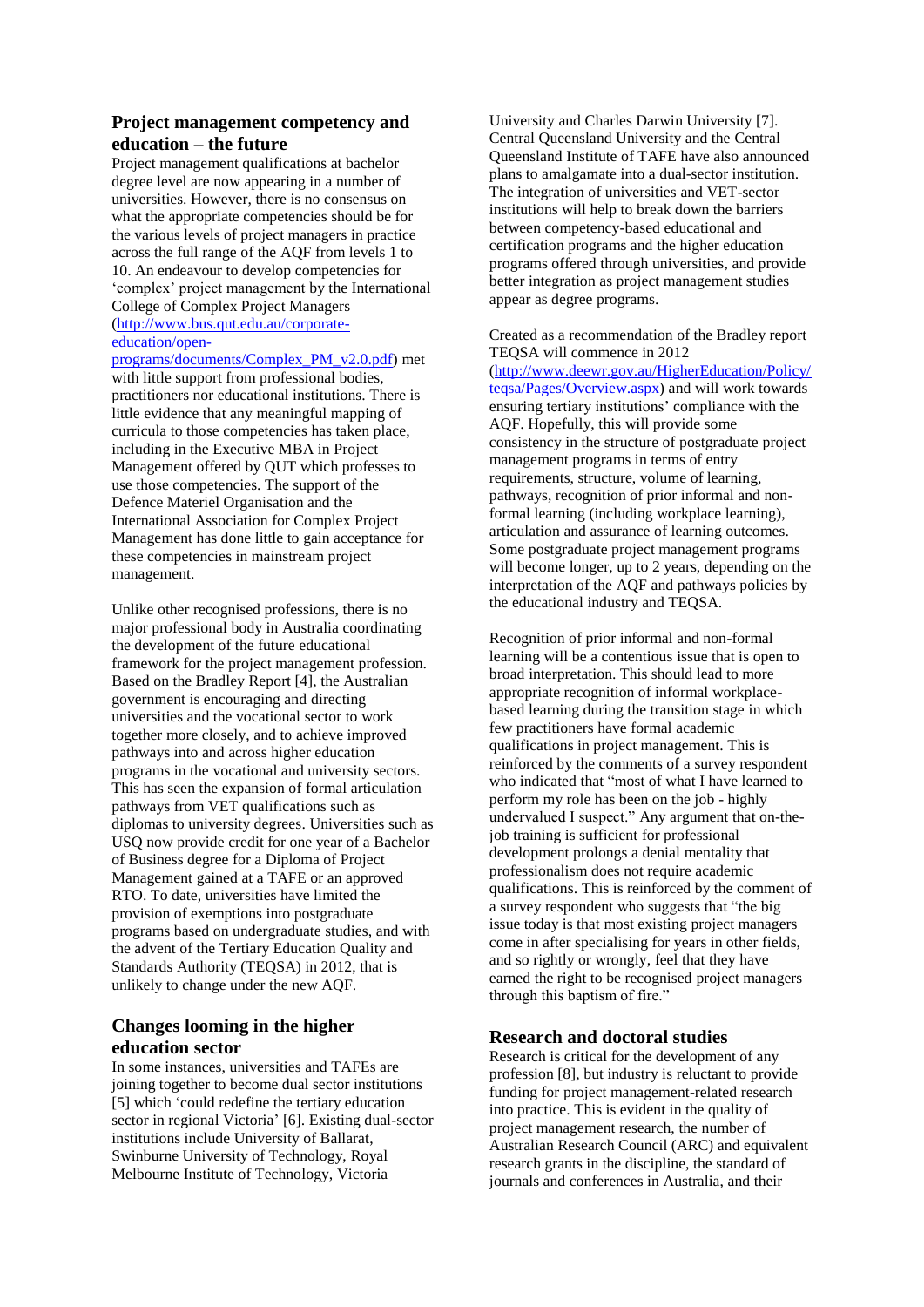ranking up to June 2011 (at which time rankings were no longer considered) by the Excellence in Research Australia (ERA) - whose mission is to *'*to deliver policy and programs that advance Australian research and innovation globally and benefit the community*'*

[\(http://www.arc.gov.au/default.htm\)](http://www.arc.gov.au/default.htm). Apart from PMOZ, which had a 'B' ranking (in a scale from C to A+), few project management conferences in Australia had a high ranking with ERA. Australian journals had low or no ranking with ERA so research has been driven to publications in other countries which demand research into topics of interest to their audience, not necessarily to those of value to Australian project managers. This has been highlighted by the changes to the ERA rankings to protect Australian-based research of national interest 'that was in danger of being lost as researchers were forced to aim for A\* and A journals, often based internationally' [\[9\]](#page-7-0).

The necessity for formal research components in postgraduate programs is an ongoing concern with anecdotal evidence of a high proportion of students failing to complete the research component of such programs. Conflicts between research-based and coursework programs also lead to confusion in relation to pathways to doctoral programs from coursework Master's programs. As a result, there is only a small number of students undertaking research into project management practice, which does not raise industry's regard for academic graduates, as illustrated by the views of a survey respondent who suggests that there is a "need to be mindful of academia taking a hold on the profession. Some of the best project managements I have worked for did not have a bachelor degree."

The cost of doctoral studies is a considerable deterrent for most graduates of Masters' programs, who are encouraged by universities to undertake professional doctorates which are fee-paying and quite expensive – almost up to a year's salary in addition to the opportunity costs of the time required (up to six years part-time). In contrast, PhD programs can be government funded through Research Training Scholarships (RTS). PhD graduates can also compete in the academic workplace whereas graduates from professional doctoral programs, who focus on workplace-related problems, are excluded by most universities from academic positions. PhD research provides a valuable contribution to the body of knowledge and the development of theory, but rarely helps industry directly so funding is difficult to attract.

### **Professional recognition of academic programs**

The PMI has a Registered Education Provider (REP) program [\(http://www.pmi.org/Professional-](http://www.pmi.org/Professional-Development/REP-What-is-a-Registered-Education-Provider.aspx)[Development/REP-What-is-a-Registered-](http://www.pmi.org/Professional-Development/REP-What-is-a-Registered-Education-Provider.aspx)[Education-Provider.aspx\)](http://www.pmi.org/Professional-Development/REP-What-is-a-Registered-Education-Provider.aspx) to register private, public and institutional providers who deliver programs that conform to the PMBOK structure but there is no recognised curriculum framework to provide guidelines. For the PMI, the criteria relate more to ensuring a rigid focus on the PMBOK and it is reluctant to recognise broader bodies of knowledge that would be more appropriate for senior project managers who have a greater need for generic skills such as leadership, decision-making, problem solving, communication and critical analysis.

PMI has also established the Project Management Institute Global Accreditation Center for Project Management Education Programs (GAC) which 'accredits degree programs at the bachelors, master's and doctorate levels in the field of project management which are offered within accredited institutions of higher education worldwide'. Hopefully this will also help to improve the consistency of university providers of project management programs across all levels of the AQF.

The AIPM also has a program to endorse project management programs in Australia but the guidelines are relatively limited and again, conformity with the PMBOK is seen as an acceptable criterion, rather than skill-sets that would be expected of managers operating in senior levels of organisations.

#### **Who's training the trainer?**

Surprisingly, few project management academics in universities appear to have formal qualifications in project management and few have managed a major or even significant project in the workplace. Few academic staff have doctoral qualifications, and if so, rarely in project management. This contributes to the perception in industry of the questionable value of academic qualifications for prospective employees in contrast to the perceived value of professional certification. This probably flows from the convention that for membership of most professional bodies, the expectation is that members will have formal academic qualifications in that discipline, such as engineering, architecture, medicine, dentistry, valuation, town planning and others. There are changing views on this issue as indicated in Appendix 1.

Academic staff who deliver project management programs have come from a wide range of allied industries such as engineering, construction, information systems and science, and many are baby-boomers who are approaching retirement. This adds to the challenges of developing highly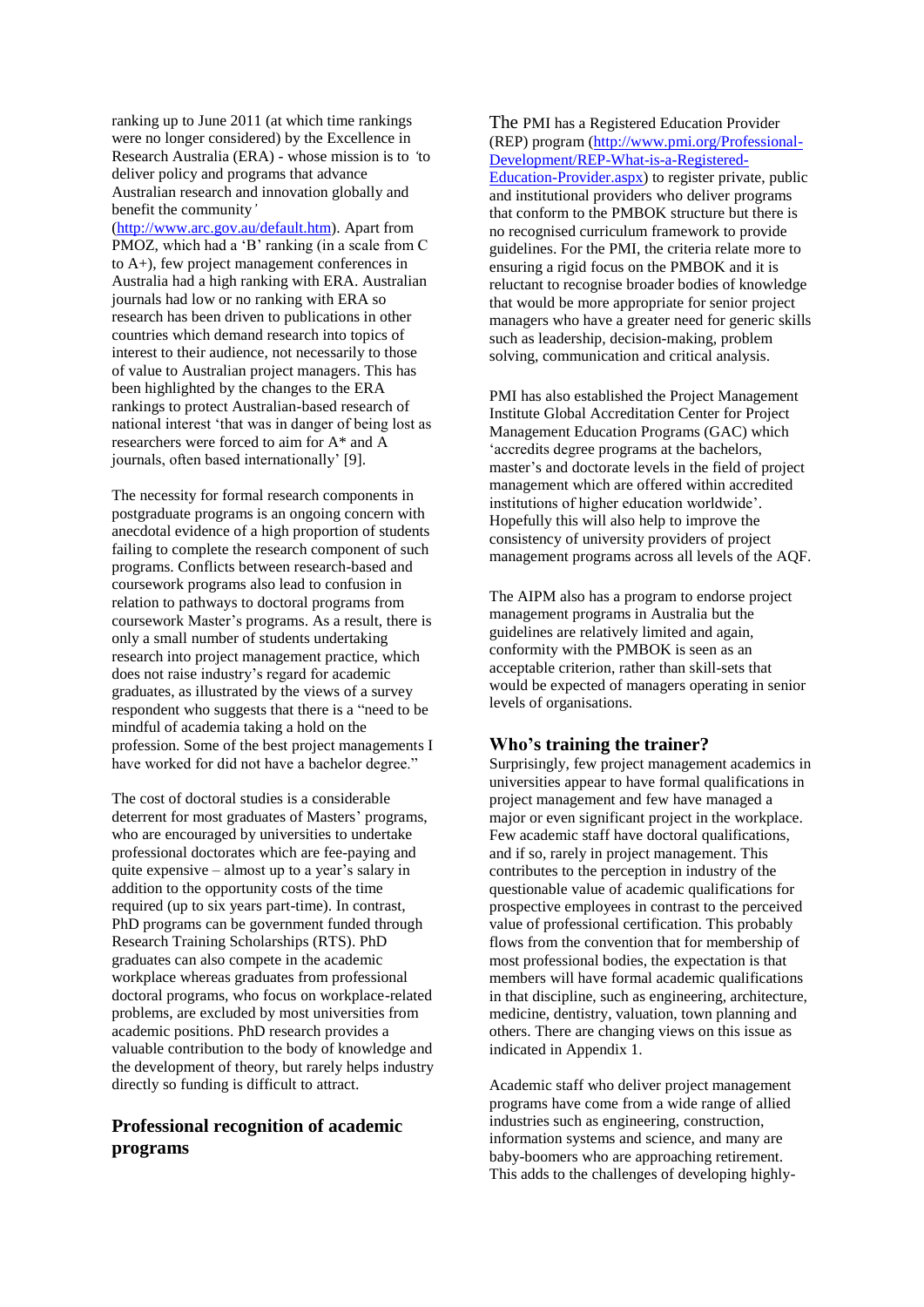qualified academic staff who can lead meaningful research into project management fields and achieve the respect from industry that is required for academic qualifications to become the expected norm for a maturing industry, rather than the disputed and irrelevant exercise that is so common in the field today. Those views are illustrated in Appendix 1. As a result, there are limited efforts to encourage experienced practitioners into academe to lift project management education to its next level of professionalism. This is in contrast to a view of a survey respondent who believes that "The highest level of membership on any professional organization should include a requirement to give back to the profession."

#### **Project management in the workplace**

There is considerable anecdotal evidence from job advertisements to show that industry is seeking workers with project management skills across all ranges of job types and levels, from the factory shop floor to the boardrooms of large institutions. However, industry does not know what the essential skill sets are nor where they are developed. It tends to work with professional bodies and professional certification programs rather than with universities whose role in society is to develop professions with an appropriate underpinning knowledge based on research and development of theory. The problem with the first approach is that certification programs are reactive and retrospective, recognising or rewarding what has been achieved in some unknown and ad hoc fashion, often against the odds, rather than promoting the proactive development of predefined competencies in a structured and proven fashion. The need to reconsider the nature and structure of certification programs is illustrated by the views in Appendix 1 which reveals a growing expectation that certification levels will reflect higher academic levels of education.

Through private, public and educational organisations, project management training and education is offered to individuals and industry as award and non-award programs. However, some are of dubious value to the profession as some providers fail to meet acceptable standards and the private VET sector in particular has been advised to clean up its own house before TEQSA and any VET-sector regulatory body commence operation [\[10\]](#page-7-1). There are numerous anecdotal and confirmed instances of RTOs providing qualifications in time frames that undermine the credibility of VET sector programs including where 'accredited diplomas of management can be gained in four days' and' the advertising of such "fast track" courses suggested the area was potentially open to rorting' [\[10\]](#page-7-1).

To accentuate the difficulties in obtaining relevant training and education, project managers are often working from remote locations both nationally and internationally with limited or inadequate communication facilities. In such situations, access to technology is critical if project managers wish to undertake any form of professional development through formal training or education. Few institutions are structured and resourced in a way that students' needs can be met to ensure that learning outcomes are meaningful. This need for flexible access to learning is illustrated by the increasing numbers of aspiring project managers studying through distance education at USQ where hundreds of students are enrolled at any time.

There is little consistency across or within industry sectors on how projects are managed and there is little consistency in the use of terminology nor definitions. Project management methodologies are developed in-house by each organisation so transferring practices is difficult and staff require greater learning curves when moving from organisation to organisation. Generic project management methodologies such as Prince2 [\(http://www.prince2.com/\)](http://www.prince2.com/) are often imposed on organisations that are unsuited to suchmethodologies, such as seen in the Queensland State Government where a whole-of government move to adopt Prince2 has placed questionable demands on project managers who have little or no need for heavy-weight methodologies when the majority of projects are of minor scale or complexity.

Because of their global focus, international organisations appear to favour PMI certification and PMBOK-focused practices, whereas Australian-focused organisations tended to support AIPM RegPM certification and the NCSPM. Anecdotally, it seems that PMI certification is favoured in some industries such as information systems because of the US derivation of such companies, whereas AIPM certification is favoured in other industries such as Defence, where the Defence Materiel Organisation (DMO) has developed a Project Management Certification Framework around the NCSPM and the RegPM certification levels.

### **Project management at the speed of light?**

In reality, it simply won't happen in the field of education and training for project managers. There are too many divided views on what is best for the profession, as in most cases it detracts from what is best for the individual. RTOs are unlikely to recommend university education as the foundational basis for developing truly competent project managers. Professional bodies are unlikely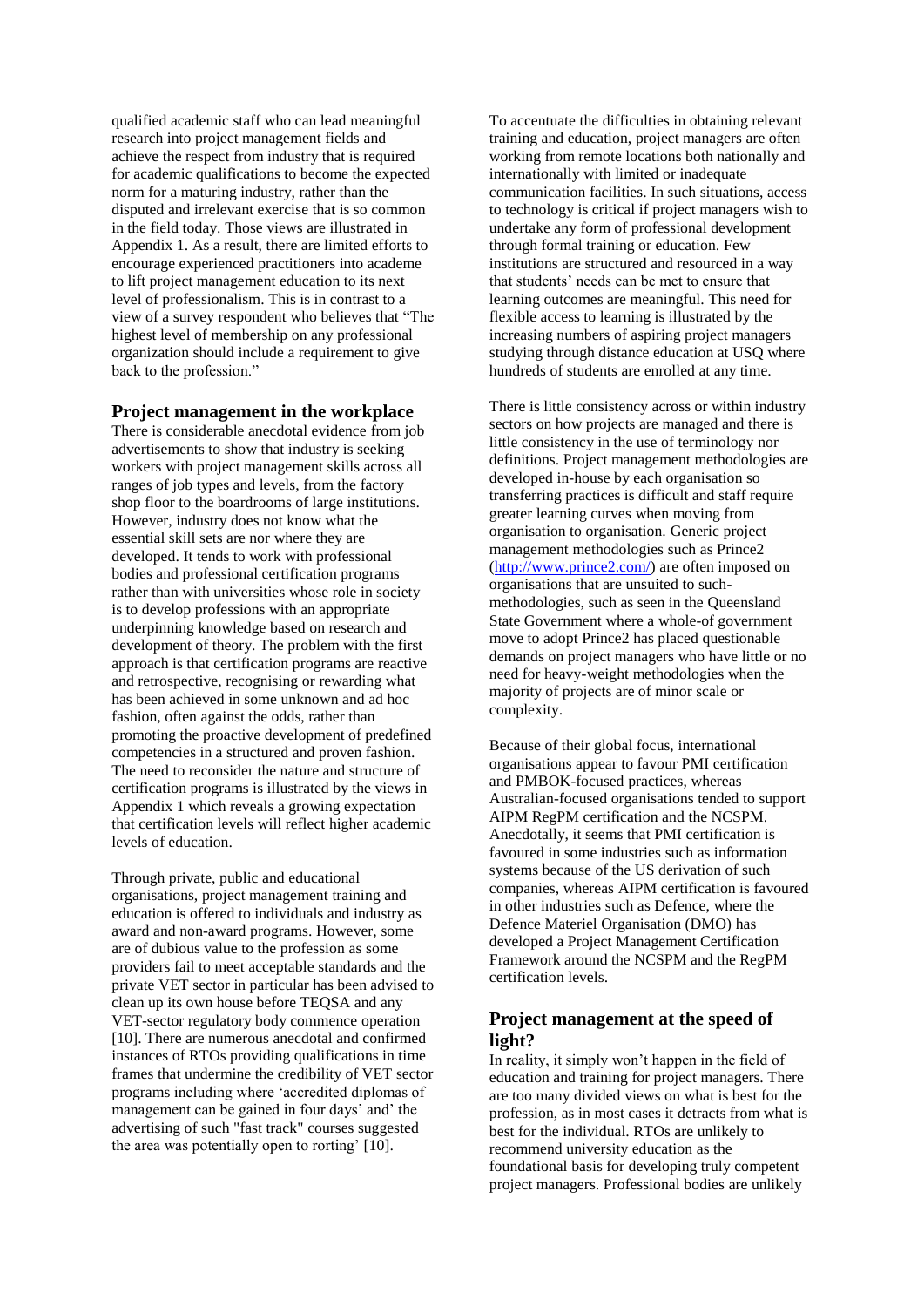to give up revenue derived from professional certification as their recommended badge of professionalism. Individuals with years of experience are unlikely to bow down to younger project managers who have university qualifications but little in the way of lessons learned in the school of hard knocks or 'baptism of fire'. Universities are unlikely to change their ways of delivering education and evaluating learning outcomes, with little or no practical element incorporated into educational programs. Industry is unlikely to differentiate where their project managers come from, as long as project objectives are met. They will be content to let the other stakeholders battle out for supremacy in the turf wars on professionalism.

#### **Recommendations for change**

For the project management discipline to take positive steps towards the future, the existing professional bodies, the broader community of practitioners, education and training bodies and universities must work together to implement longer-term strategies to align their common interests, including:

- Identifying holistic, meaningful and practical educational and training frameworks that foster the development of truly professional project managers,
- Working collaboratively to define and endorse a curriculum, assessment models and graduate attributes that reflect true professional capabilities at the respective stages of project management careers,
- Recognition that formal undergraduate and postgraduate qualifications in project management should eventually form the basis of full membership of the professional bodies, with an option for alternative experience-based evaluation models administered by an independent body. This recommendation is in line with the view of a survey respondent who suggests that"...for project management profession to becoming recognized, formal qualifications must be part of the requirement."
- Better articulation between programs delivered by RTOs, TAFEs and universities and sound guidelines for recognition of prior learning, to eliminate unnecessary overlap between educational pathways,
- Encouraging greater uniformity between the programs offered by RTOs and TAFEs to ensure that learning outcomes are similar and of an appropriate standard,
- Helping universities to develop undergraduate programs in project management through greater recognition of the value of tertiary education,
- Formation of an industry body to encourage development of a uniform curriculum framework that can be openly shared across all universities and training bodies,
- Improving processes and criteria for recognition and endorsement of educational and training programs by all providers to ensure that they are of a professional standard,
- Re-structuring of professional certification models to align with a greater range of levels within the new Australian Qualifications Framework, and
- Encouraging universities to capture the knowledge and expertise of experienced practitioners through full-time and part-time careers in academe that are recognised and highly respected within the project management community.

#### **References**

- <span id="page-6-1"></span>1. Shenhar, A.J. and D. Dvir, *Reinventing Project Management: The Diamond Approach to Successful Growth and Innovation*. 2007: Harvard Business Press.
- <span id="page-6-2"></span>2. Australian Institute of Project Management, *National competency standards for project management*. 1996, Australian Institute of Project Management: Brisbane.
- <span id="page-6-0"></span>3. Project Management Institute, *A Guide to the Project Management Body of Knowledge*. 3rd ed. 2004, Newtown Square, USA: Project Management Institute.
- <span id="page-6-3"></span>4. Bradley, D., et al., *Review of Australian higher education: Final report*. 2008, Australian Government: Canberra.
- <span id="page-6-4"></span>5. Moodie, G., *Australia: the emergence of dual sector universities*, in *Challenging boundaries. Managing the integration of post-secondary education*, N. Garrod and B. Macfarlane, Editors. 2008, Routledge: New York. p. 59-76.
- <span id="page-6-5"></span>6. Battersby, D. (2010) *Remodelling dualsector universities*. Campus Review Online.
- <span id="page-6-6"></span>7. Moo, N. and C. Setter. *Cross sectoral collaboration: future directions in Australia*. in *ANZUIAG*. 2010. University of Sunshine Coast, Sippy Downs: ANZUIAG.
- <span id="page-6-7"></span>8. Marnewick, C. and L. Labuschagne, *An analysis of the maturity of project management as a discipline*, in *21st Conference of The Southern Africa Institute for Management Scientists (SAIMS): Business Management Discourse in the*